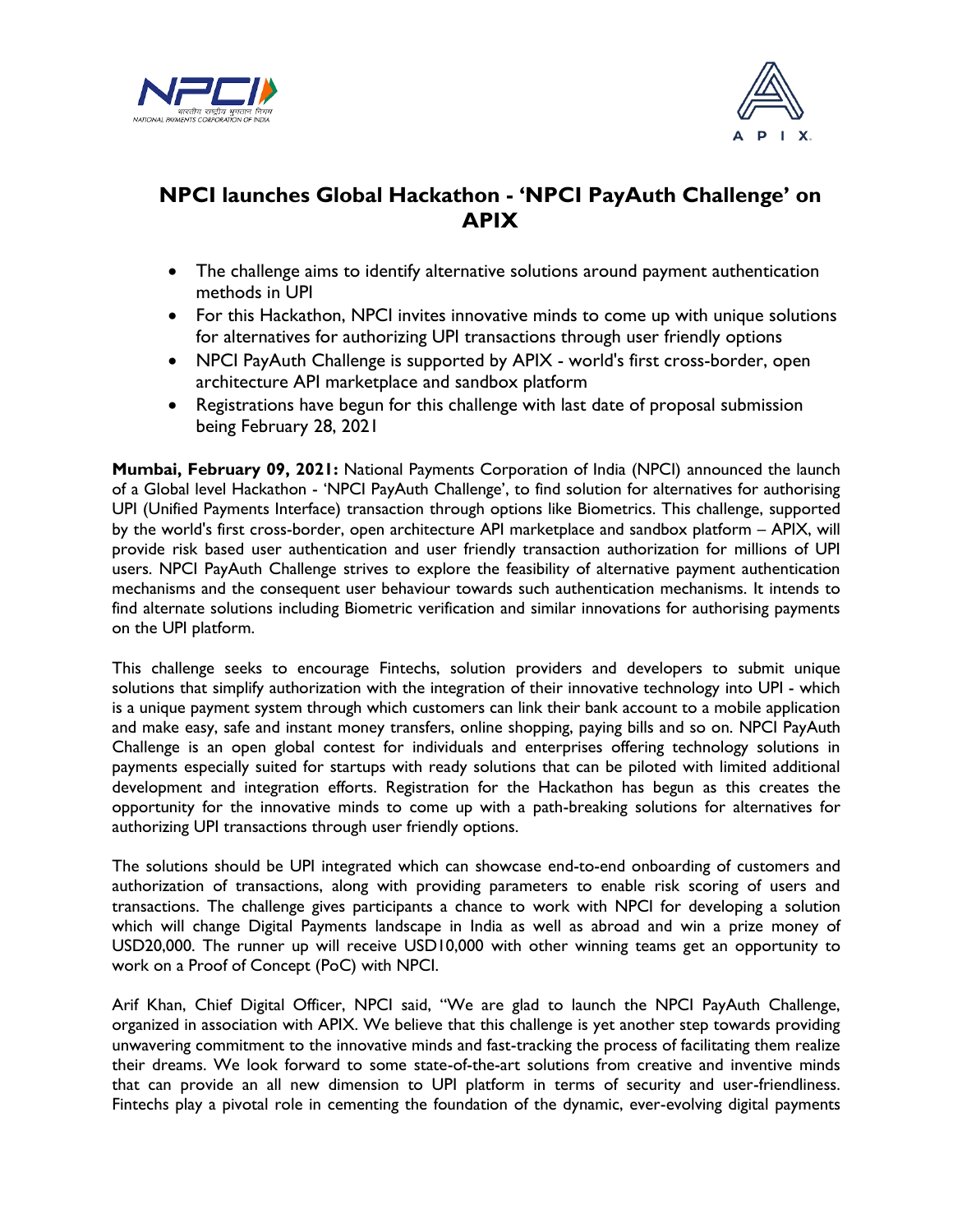



industry. We are confident that this journey will culminate in the incubation of promising ideas full of potential and reach the apogee of success simultaneously empowering talented Fintechs with the right kind of mentorship, expertise and resources."

"APIX is facilitating NPCI's ingenious remote hackathon to identify solutions for payment authentication and authorization to benefit transaction users. It is APIX's honour and pleasure to support the NPCI PayAuth Challenge and we are very happy to be a part of their journey to empower the FinTech community." added Paul Gwee, Board Director of AFIN.

Interested participants can log in to<https://hackolosseum.apixplatform.com/hackathon/npcipayauth> for registering themselves and submit their proposals by February 28, 2021.

NPCI follows the Helix principle of Innovation by organizing Hackathons, Ideathons, Grand Challenges, API Accelerator programs in order to empower the startup community. In the past NPCI has concluded its Grand challenge and NPCI Hackathon to come up with solutions on a Feature phone, Proximity payments, NETC system and so on. Recently, NPCI had set up an Innovation Lab - txnnxt hub at the premises of T-Hub in Hyderabad to facilitate startups in getting access to the latest technological advancements in the digital payments. It has also been successfully organizing the Fintech Yatra every year – which is an initiative to identify the challenges faced by Fintech companies in India and help catalyse their growth in India.

In its constant endeavor, NPCI has been supporting the Fintech ecosystem to flourish and widen the horizon for indigenously developed startups which in turn will provide a fillip to the growth of digital payments. It acknowledges Innovative tech savvy minds of young India who have the potential to lay a strong foundation for the evolution of the dynamic digital landscape in India, as well as globally.

## **About NPCI**

**National Payments Corporation of India (NPCI)** was incorporated in 2008 as an umbrella organization for operating retail payments and settlement systems in India. An initiative of RBI and IBA under the provisions of the Payment and Settlement Systems Act, 2007, NPCI was initiated for creating a robust payment and settlement infrastructure in the country. It has changed the way payments are made in India through a bouquet of retail payment products such as [RuPay card,](https://www.npci.org.in/product-overview/rupay-product-overview) [Immediate Payment Service \(IMPS\),](https://www.npci.org.in/product-overview/imps-product-overview) [Unified Payments](https://www.npci.org.in/product-overview/upi-product-overview)  [Interface \(UPI\),](https://www.npci.org.in/product-overview/upi-product-overview) [Bharat Interface for Money \(BHIM\),](https://www.npci.org.in/product-overview/bhim-product-overview) [BHIM Aadhaar,](https://www.npci.org.in/product-overview/bhim-aadhaar) [National Electronic Toll](https://www.npci.org.in/netc)  [Collection \(NETC\)](https://www.npci.org.in/netc) and [Bharat BillPay.](https://www.npci.org.in/product-overview/bharat-billpay-product-overview) NPCI also launched UPI 2.0 to offer a more secure and comprehensive services to consumers and merchants. NPCI is focused bringing innovations in the retail payment systems through use of technology and is relentlessly working to transform India into a digital economy. It is facilitating secure payments solutions with nationwide accessibility at minimal cost in furtherance of India's aspiration to be a fully digital society. For more information, visit: <https://www.npci.org.in/>

**Corporate contact**: Swagata Gupta 9820088951 [swagata.gupta@npci.org.in](mailto:swagata.gupta@npci.org.in/)